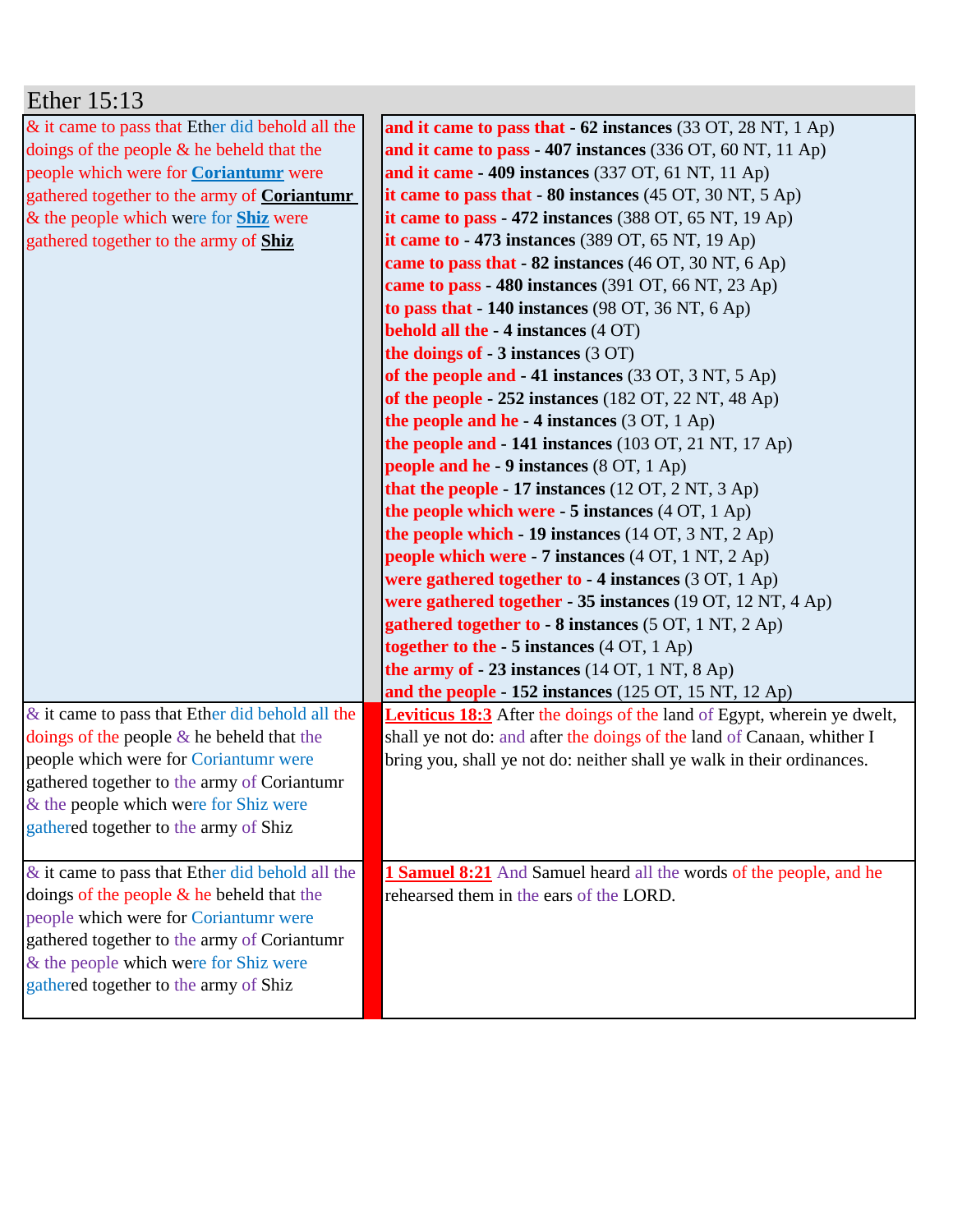| & it came to pass that Ether did behold all the | <b>Luke 20:17</b> And he beheld them, and said, What is this then that is   |
|-------------------------------------------------|-----------------------------------------------------------------------------|
| doings of the people $\&$ he beheld that the    | written, The stone which the builders rejected, the same is become the      |
| people which were for Coriantumr were           | head of the corner?                                                         |
| gathered together to the army of Coriantumr     |                                                                             |
| & the people which were for Shiz were           |                                                                             |
| gathered together to the army of Shiz           |                                                                             |
|                                                 |                                                                             |
| & it came to pass that Ether did behold all the | <b>Exodus 33:1</b> And the LORD said unto Moses, Depart, and go up hence,   |
| doings of the people $\&$ he beheld that the    | thou and the people which thou hast brought up out of the land of Egypt,    |
| people which were for Coriantumr were           | unto the land which I sware unto Abraham, to Isaac, and to Jacob,           |
| gathered together to the army of Coriantumr     | saying, Unto thy seed will I give it:                                       |
| & the people which were for Shiz were           |                                                                             |
| gathered together to the army of Shiz           |                                                                             |
|                                                 |                                                                             |
| & it came to pass that Ether did behold all the | Psalm 102:18 This shall be written for the generation to come: and the      |
| doings of the people $\&$ he beheld that the    | people which shall be created shall praise the LORD.                        |
| people which were for Coriantumr were           |                                                                             |
| gathered together to the army of Coriantumr     |                                                                             |
| & the people which were for Shiz were           |                                                                             |
| gathered together to the army of Shiz           |                                                                             |
|                                                 |                                                                             |
|                                                 |                                                                             |
| And it came to pass that Ether did behold all   | 1 Maccabees 7:18 Wherefore the fear and dread of them fell upon all the     |
| the doings of the people; and he beheld that    | people, who said, There is neither truth nor righteousness in them; for     |
| the people who were for Coriantumr were         | they have broken the covenant and oath that they made.                      |
| gathered together to the army of Coriantumr;    |                                                                             |
| and the people who were for Shiz were           |                                                                             |
| gathered together to the army of Shiz.          |                                                                             |
|                                                 |                                                                             |
| And it came to pass that Ether did behold all   | 1 Maccabees 7:22 And unto him resorted all such as troubled the             |
| the doings of the people; and he beheld that    | people, who, after they had gotten the land of Juda into their power, did   |
| the people who were for Coriantumr were         | much hurt in Israel.                                                        |
| gathered together to the army of Coriantumr;    |                                                                             |
| and the people who were for Shiz were           |                                                                             |
| gathered together to the army of Shiz.          |                                                                             |
|                                                 |                                                                             |
| & it came to pass that Ether did behold all the | <b>Ezekiel 42:3</b> Over against the twenty cubits which were for the inner |
| doings of the people $\&$ he beheld that the    | court, and over against the pavement which was for the utter court, was     |
| people which were for Coriantumr were           | gallery against gallery in three stories.                                   |
| gathered together to the army of Coriantumr     |                                                                             |
| & the people which were for Shiz were           |                                                                             |
| gathered together to the army of Shiz           |                                                                             |